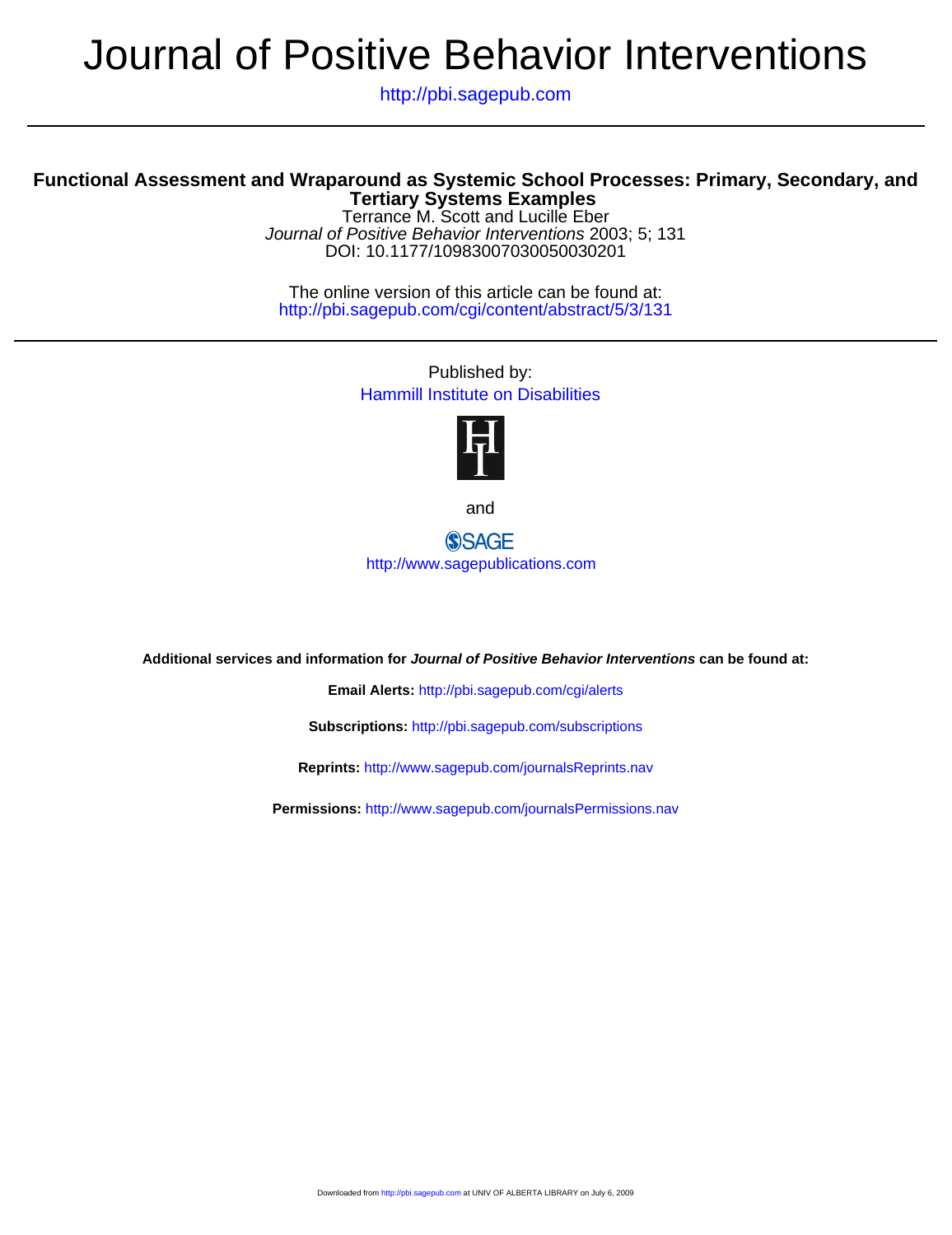# Functional Assessment and Wraparound as Systemic School Processes:

*Primary, Secondary, and Tertiary Systems Examples*



**Terrance M. Scott** *University of Florida*

**Lucille Eber** *Illinois EBD/PBS Network, Riverside, IL* **Abstract:** This article proposes a framework for expanding the traditional presentation of wraparound and FBA to (a) view wraparound and FBA as concepts that are inextricably linked at the core of each level of the proactive systemic process of PBS and (b) understand how wraparound and FBA are critical features of prevention as well as intervention for creating safer schools for all students.

Well-publicized recent incidents of violence have focused national attention on student behavior in public school settings. School safety, violence prevention, and management of dangerous students now garner a major spotlight in the popular press and, consequently, in the minds of the general population (Felson, 1996). However, while the most violent and publicized public school incidents have largely defied adequate prediction and prevention (American Psychological Association, 1993), models such as positive behavior support (PBS), functional behavior assessment (FBA), and wraparound have demonstrated success in decreasing problem behaviors and facilitating student success in the home, school, and community (e.g., Burns & Goldman, 1999; Robins, Collins, Witt, & Campbell, 2003; Malloy, Cheney, & Cormier, 1998; Scott, 2001; Ziglar, Taussig, & Black, 1992). Although PBS originated in the developmental disabilities field and wraparound in mental health and child welfare, both are considered to be value-based processes that require systems change to create more desirable choices and effective interventions for individuals. Functional behavior assessment is a critical component of PBS (Carr et al., 2002), as evidenced in the Individuals with Disabilities Education Act Amendments of 1997, which require an FBA under specific conditions. Historically, PBS, wraparound, and FBA have largely been conceived of as separate and distinct, although they share a common focus on individuals rather than systems. However, on closer examination of each, it is evident that PBS, especially when conceptualized through a systems framework, actually embraces the ideals and processes of both

FBA and wraparound. Further, FBA and wraparound share a set of common assumptions, features, and outcomes that link them to PBS when applied around individuals or systems. Building on the discussions in the literature that have begun to link these concepts (Carr et al., 2002; Clark & Heinemann, 1999), we submit that FBA and wraparound are necessary and related pieces of positive behavior support systems. Further, both FBA and wraparound are key components in the process of building strong, positive social behaviors across life domains and preventing the emergence of the social disruptions that poison homes, schools, and communities while inhibiting individual success.

The purpose of this article is to propose a framework for expanding the traditional conceptual and practical definitions of wraparound and FBA and to provide examples of FBA and wraparound across PBS systems. First, we provide a discussion proposing that the concepts and practices of both wraparound and FBA are linked at the core of each level of a proactive and systemic process of PBS. Second, we present case examples to promote an understanding of how wraparound and FBA are critical features of both prevention and intervention. We are hopeful that a broader understanding of how FBA and wraparound may be integrated more fully into PBS systems can be useful to fieldbased leaders, researchers, and those who train teachers and other systems-based practitioners to (a) promote more consistent use of effective practices; (b) improve connections and partnerships among schools, families, communities, and mental health and other human service providers;

Jou[rnal of Positive](http://pbi.sagepub.com) Behavior Interventions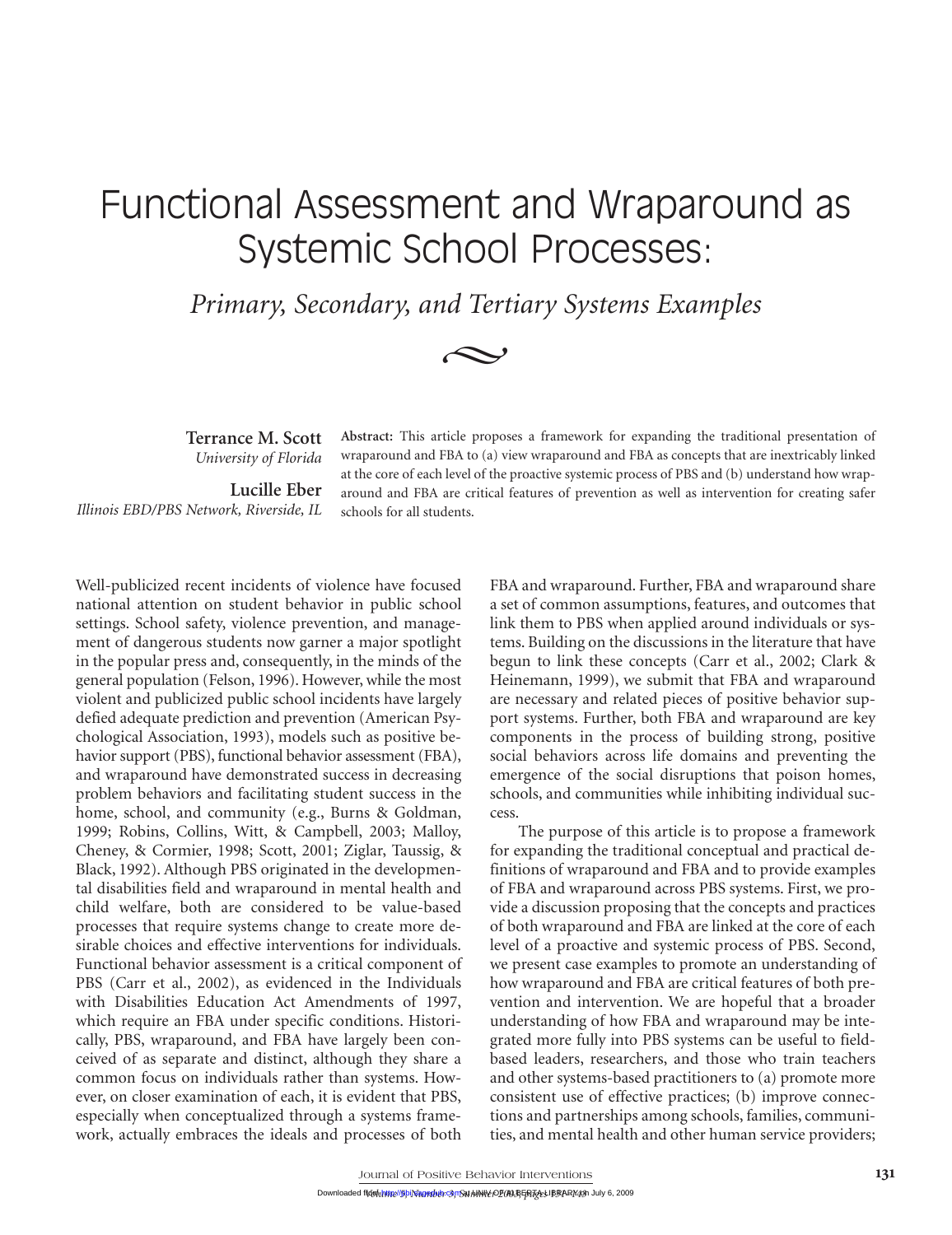and thereby (c) strengthen efforts to systemically create safer and more effective systems and systems integration. We begin by defining PBS, FBA, and wraparound as individual concepts and then move to an analysis of how FBA and wraparound are linked throughout PBS as applied systemically across schools to promote prosocial behavior and learning of all students.

# **Positive Behavior Support**

In a seminal article, Carr and his colleagues (2002) described PBS as the "evolution of an applied science" that incorporates a value-based focus on quality of life with the science of applied behavior analysis. This definition of PBS focuses on increasing an individual's choices and success in normative settings and minimizing or preventing problem behaviors that interfere with or limit quality inclusion across natural life settings. Further, they identified the key features of PBS as being (a) definition and measurement of comprehensive lifestyle outcomes, (b) conceptual foundation in behavioral science, (c) reliance on empirically validated and practical interventions, and (d) systems change to support the use of effective practice (Carr et al., 2002).

Sugai and colleagues (Sugai, Horner, et al., 2000; Sugai, Sprague, Horner, & Walker, 2000) have recently expanded the PBS framework to include a systems approach involving multiple levels of support. This expanded conceptualization of PBS has been used to assist schools in promoting and encouraging prosocial behavior across all students. By defining a multileveled system of prevention and support, each more focused and intensive than the previous, PBS can be applied around typically developing students as well as those at risk for or exhibiting challenging behaviors. Each level of systems-based PBS implementation involves positive and proactive approaches for dealing with challenging behavior, identifying the predictors of failure, and providing of a full range of supports to increase the probability of socially important behavior change (Sugai, Horner, et al., 2000). As prevention is implemented at each level, the number of persons requiring further and more intense intervention decreases while the range of system and stakeholder involvement increases to better serve those persons who require more intensive intervention.

Primary prevention is implemented at the schoolwide level across all students and involves key stakeholders (school personnel, students, families, community members) to develop agreed upon school-wide expectations and strategies to facilitate success for all students. Although PBS historically has been largely thought of as being focused on individuals, school-wide implementation clearly involves key features of PBS across both schoolwide and individualized levels (see Table 1). When effectively implemented, primary prevention systems prevent failure and facilitate success across 80% to 90% of persons

| <b>Key feature of PBS</b>                            | <b>School-wide PBS process</b><br>(primary)                                                                                                                                                                                                                                                                                          | <b>Individual PBS process</b><br>(secondary and tertiary)                                                                                                                                                                                                                                                                                                        |
|------------------------------------------------------|--------------------------------------------------------------------------------------------------------------------------------------------------------------------------------------------------------------------------------------------------------------------------------------------------------------------------------------|------------------------------------------------------------------------------------------------------------------------------------------------------------------------------------------------------------------------------------------------------------------------------------------------------------------------------------------------------------------|
| Definition & measurement<br>of lifestyle outcomes    | School-wide consensus regarding expectations and<br>the steps necessary to maximize success across all<br>students. Monitor behavior across the school to<br>evaluate system.                                                                                                                                                        | Collaborative team consensus regarding individualized<br>expectations and the steps necessary to maximize<br>small group or individual student success. Monitor<br>individual or small group behavior to evaluate plan.                                                                                                                                          |
| Foundation in behavioral<br>science                  | Collect and analyze school-wide data to determine<br>predictable relationships between the environ-<br>ment and behavior. Develop functional and<br>appropriate instruction, facilitation, and<br>consequences across all students.                                                                                                  | Collect and analyze student data to determine pre-<br>dictable relationships between the environment and<br>behavior. Develop functional and appropriate<br>instruction, facilitation, and consequences for small<br>groups and individual students.                                                                                                             |
| Reliance on validated and<br>practical interventions | Use explicit instruction and develop instructional<br>routines and physical arrangements/placements<br>that predict school-wide student success four<br>times more often than failure. Team designs<br>strategies unique to their school that are practical<br>and realistic for all teachers and the maximum<br>number of students. | Use explicit instruction and develop instructional<br>routines and physical arrangements/placements that<br>predict individual and small group student success<br>four times more often than failure. Collaborative<br>team designs strategies unique to individual student<br>needs but that are practical and realistic for<br>involved teachers and students. |
| System change to support<br>effective practices      | School uses data to make policy and procedural<br>decisions. Proactive procedures are expected,<br>monitored, reinforced across all school stake-<br>holders for all students in the school.                                                                                                                                         | Collaborative team uses data to make policy and<br>procedural decisions. Proactive procedures are<br>expected, monitored, reinforced across all involved<br>stakeholders for an individual or small group of<br>students.                                                                                                                                        |

**Table 1. Key Features of Positive Behavior Support (PBS) Across Intervention Levels**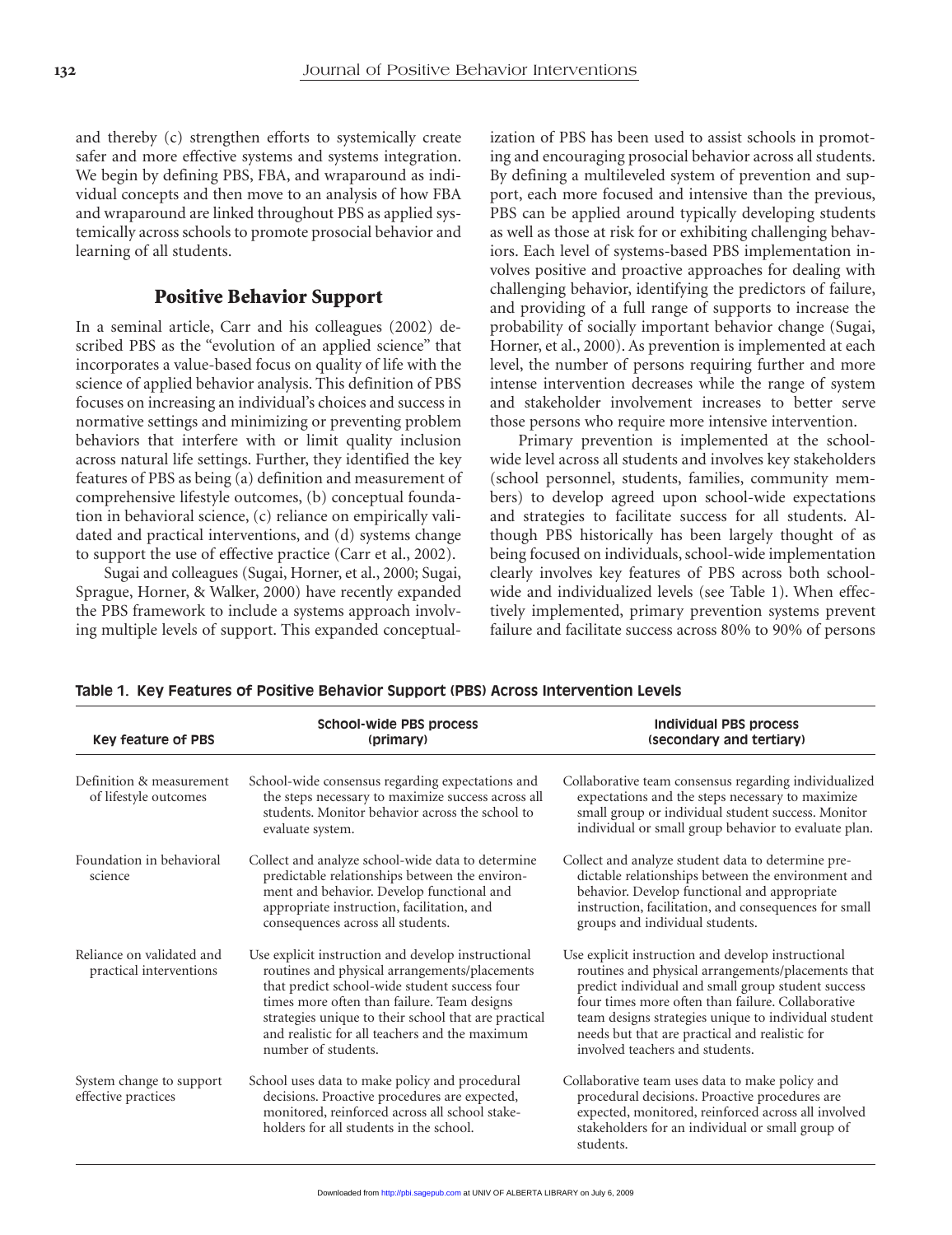(e.g., Scott, 2001; Sugai, Sprague, et al., 2000). The remaining 5% to 15% who continue to demonstrate problems are then targeted by more intensive and individualized secondary and tertiary systems and necessitate involvement of a wider range of stakeholders.

Secondary systems are implemented with those individuals for whom primary systems have not proven successful in facilitating desired behavioral outcomes. At this level, a school-based problem-solving team assesses needs and designs interventions with small groups (Hawken & Horner, 2002) or individuals who have been identified by system-wide data review (e.g., school records, community police reports, family reports) or stakeholder referral. The secondary intervention team shares information and tasks associated with completing assessment, resulting in the development of an individualized or small group behavior intervention plan. The team is composed of teachers, parents, the student (as appropriate), and others who have regularly interacted with the student. This array of persons and perspectives helps ensure that the plan is personcentered and based on realistic data and outcomes that are likely to be owned by those who interact the most with the student. Recognizing that individuals identified at the secondary level will be relatively large in number and will likely require multiple assessment and intervention processes prior to success, the team must engage in assessment and intervention practices that balance logic and efficiency. When effectively implemented, interventions at the secondary level are sufficient to maintain success in the majority of these identified persons yet simple and realistic enough to be accomplished within inclusive settings. However, regardless of how well primary and secondary interventions are created and implemented, a small number (1%–7%; Sugai, Sprague, et al., 2000) of persons will continue to demonstrate problem behaviors and failure.

Tertiary systems are reserved for students with complex and chronic needs for whom both primary and secondary interventions have been insufficient to facilitate success. Tertiary interventions continue to focus on integrated systems, collaboration, and the development of proactive, practical interventions linked to needs identified by the key stakeholders (i.e., student, family, teacher). The process at this level requires extremely direct, formalized, and time-consuming assessment and intervention procedures necessitating the widest range of perspectives from among the widest range of systems and stakeholders.

Sometimes it may be difficult to define specifically when an intervention moves from the secondary to the tertiary level, and the difference may seem more semantic than functional. To clarify the distinction, secondary systems involve the development of a fixed problem-solving team with invited additional stakeholders who conduct valid assessment and the intervention process while balancing simplicity and efficiency. Thus, secondary interventions may make extensive use of more indirect assessment methods and may focus interventions on small groups with common needs or individuals who may require a single intervention. In contrast, tertiary systems involve the development of a comprehensive and unique team for each person, with more direct and complex assessment procedures necessarily involving stakeholders from across the entire range of relevant systems in the target individual's life. The development of an individualized team of representative stakeholders is crucial to completing a comprehensive assessment (e.g., social, medical, psychological) and creating plans that support the individual across the range of life domains necessary to facilitate success (e.g., safety, physical, basic needs; Eber & Nelson, 1997).

Sugai, Horner, et al. (2000) recognized the foundations of PBS as featuring behavioral science, practical interventions, lifestyle outcomes, and systems perspectives. Regardless of the level of intervention, number of students, or nature of behavior, effective PBS applied schoolwide is a process of creating sustainable and team-based systems of prevention. In keeping with the practical interventions and systems change features of PBS, all process and strategy decisions are made to fit the unique systems in which they will be applied (Sugai & Horner, 1994, 1999). Because no two systems have identical age ranges, cultures, numbers, histories, or expertise, no two systems operate under identical intervention programs. Rather, all levels of school-wide application of PBS involve an assessment and intervention framework from which individualized programs are developed for the system as a whole and for those individuals in need of additional support. In this way, systems retain control of the practicality of action, assuring that collaboratively selected procedures are realistic enough to be completed. Table 2 presents examples of how systems collaborate across levels of PBS intervention.

**Table 2. Examples of Systems Collaboration Across Positive Behavior Support (PBS) Levels**

| <b>PBS level</b>            | <b>Systems collaboration</b>                                                                                                                                                                                                                                                                                                                                |
|-----------------------------|-------------------------------------------------------------------------------------------------------------------------------------------------------------------------------------------------------------------------------------------------------------------------------------------------------------------------------------------------------------|
| Primary<br>$(80\% - 90\%)$  | Stakeholders representing all systems design<br>cross-system prevention strategies                                                                                                                                                                                                                                                                          |
| Secondary<br>$(5\% - 15\%)$ | Problem-solving team of school staff, including<br>identified relevant intervention specialists from<br>a wide range of systems, share tasks associated<br>with simple assessment, analysis, and the design<br>of intervention support plans for small groups<br>and individual students. Includes family and<br>other stakeholders for individual students |
| Tertiary<br>$(1\% - 7\%)$   | Stakeholders from the full range of systems<br>establish an individualized team to share tasks<br>associated with comprehensive and intense<br>ssessment, analysis, and the design of highly<br>individualized support plans involving the full<br>range of systems                                                                                         |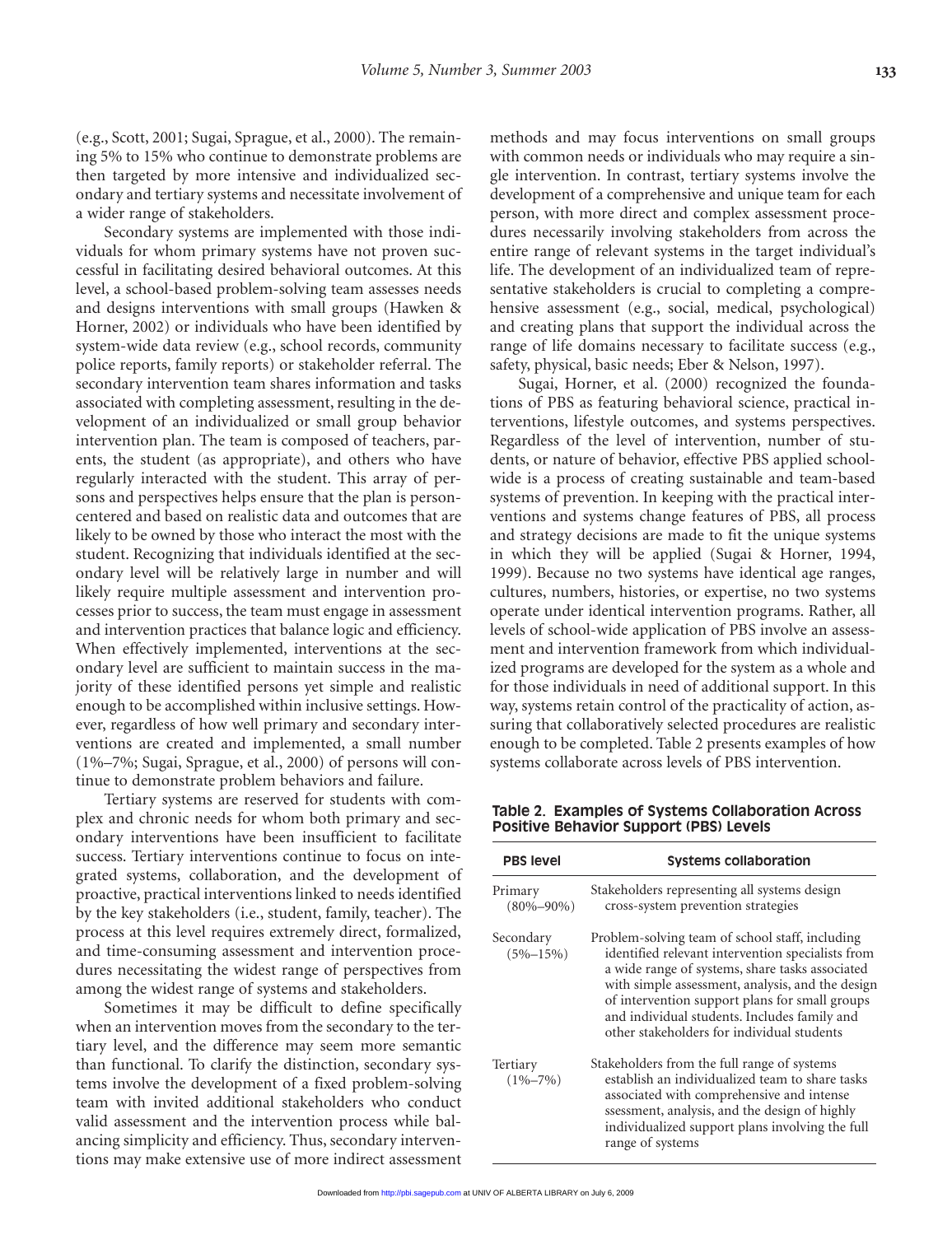In summary, school-wide application of PBS is characterized by sustainable team-based systems of prevention that are facilitated through a process of collaboration, data collection, effective instruction, a balancing of logic and reality, and contextual specificity. We believe that FBA and wraparound are the vehicles that connect these processes to PBS. In the next section, we define FBA and wraparound by describing how each incorporates and facilitates the key processes outlined above.

# **Functional Assessment and Wraparound: Conceptual Definitions**

In their traditional conceptualizations, FBA is likely most familiar as defined at the secondary level and wraparound at the tertiary level. Traditionally, however, neither process has been discussed as playing a role at the primary level. When properly defined, the key features of both FBA and wraparound will be more clearly identifiable across all three PBS levels.

#### **FUNCTIONAL ASSESSMENT**

As an assessment tool, FBA is supported by a long history of research across a range of settings and methodological variations (e.g., Carr & Durand, 1985; Cooper & Harding, 1993; Dunlap & Kern, 1993; Frea, Koegel, & Koegel, 1993; Touchette, MacDonald, & Langer, 1985). As a process, FBA is founded on the principle that what can be predicted can be prevented (Scott & Nelson, 1999). Functional behavior assessment has been defined as "a process for gathering information that can be used to maximize the effectiveness and efficiency of behavioral support" (O'Neill et al., 1997, p. 3). An FBA process begins with the gathering of information regarding the behavior of concern and the environmental events that both precede and follow it. This information is gathered across a range of stakeholders and may involve some combination of collaborative conversation, interview, questionnaire, and direct observation procedures—with the complexity being directly related to the unique needs of the individual (Scott et al., in press). Through a collaborative process, stakeholders in the system determine whether sufficient information exists to formulate a hypothesis as to the purpose or function of a problem behavior and the conditions under which it is likely to occur. This focus on the predictable relationships between behavior and its surrounding environment is the defining concept of FBA and is best determined via a range of systems and stakeholder perceptions.

The outcomes of a completed FBA include an operational definition of behavior, identified antecedent predictors, identified maintaining consequences, and a hypothesis statement regarding the function of behavior (Liaupsin, Scott, & Nelson, 2000; O'Neill et al., 1997). However, the only purpose for conducting an FBA is to use

that information to develop an effective behavior intervention plan (Heckaman, Conroy, Fox, & Chait, 2000; Jolivette, Scott, & Nelson, 2000). FBA is a dynamic process that continues until all goals are successfully met. As long as behavior intervention plans are ineffective, the FBA continues with increasing intensity and involvement among a widening range of systems and stakeholders. Thus, through a process of collaborative analysis of data to develop logical and realistic instruction for individuals, FBA incorporates each of the key PBS processes. The commonality across levels is a focus on prediction as a means of developing prevention (Kennedy et al., 2001). While these processes are likely familiar at the secondary and tertiary levels, there also are some shared principles at the primary level. For example, PBS at the primary level involves a collaborative discussion wherein all system stakeholders are invited to participate. Voicing perceptions garnered from their own experience, this range of stakeholders conduct a collaborative analysis of predictable problems across the school (who, what, when, where?), consider the reasons for these problems (why?), and develop agreeable (logical and realistic) instructional solutions that are directly tied to the identified contexts and shared across all stakeholders. The concept of FBA at the primary level of a systems application of PBS represents a departure from more traditional definitions. FBA has traditionally focused on assessment and intervention for individuals as the first step in an intervention process. From a systems perspective, principles of FBA also are applied to the larger environmental context and across groups of individuals. We might say that PBS at the primary level sees the larger system as an individual unit of analysis. When the system becomes the unit of analysis, the intervention process focuses on the stakeholders' ability to accurately predict and prevent problems at the systems level. Effective intervention at the primary level reduces the number of individuals requiring intervention at the secondary level just as effective intervention at the secondary level reduces the number of students requiring intervention at the tertiary level.

#### **WRAPAROUND**

Wraparound is a philosophy of care that includes a defined planning process involving the child and family and results in a unique set of individualized supports, services, and interventions to achieve a positive set of outcomes (Burns & Goldman, 1999). The wraparound planning process has been described as a tool for implementing the "system of care" concept in mental health (Burns & Goldman, 1999). A system of care is a community-based approach to providing comprehensive, integrated services through multiple professionals and agencies, in collaboration with families (Stroul & Freidman, 1986). Wraparound incorporates and operationalizes core values of a system of care model by maintaining a child-centered approach focusing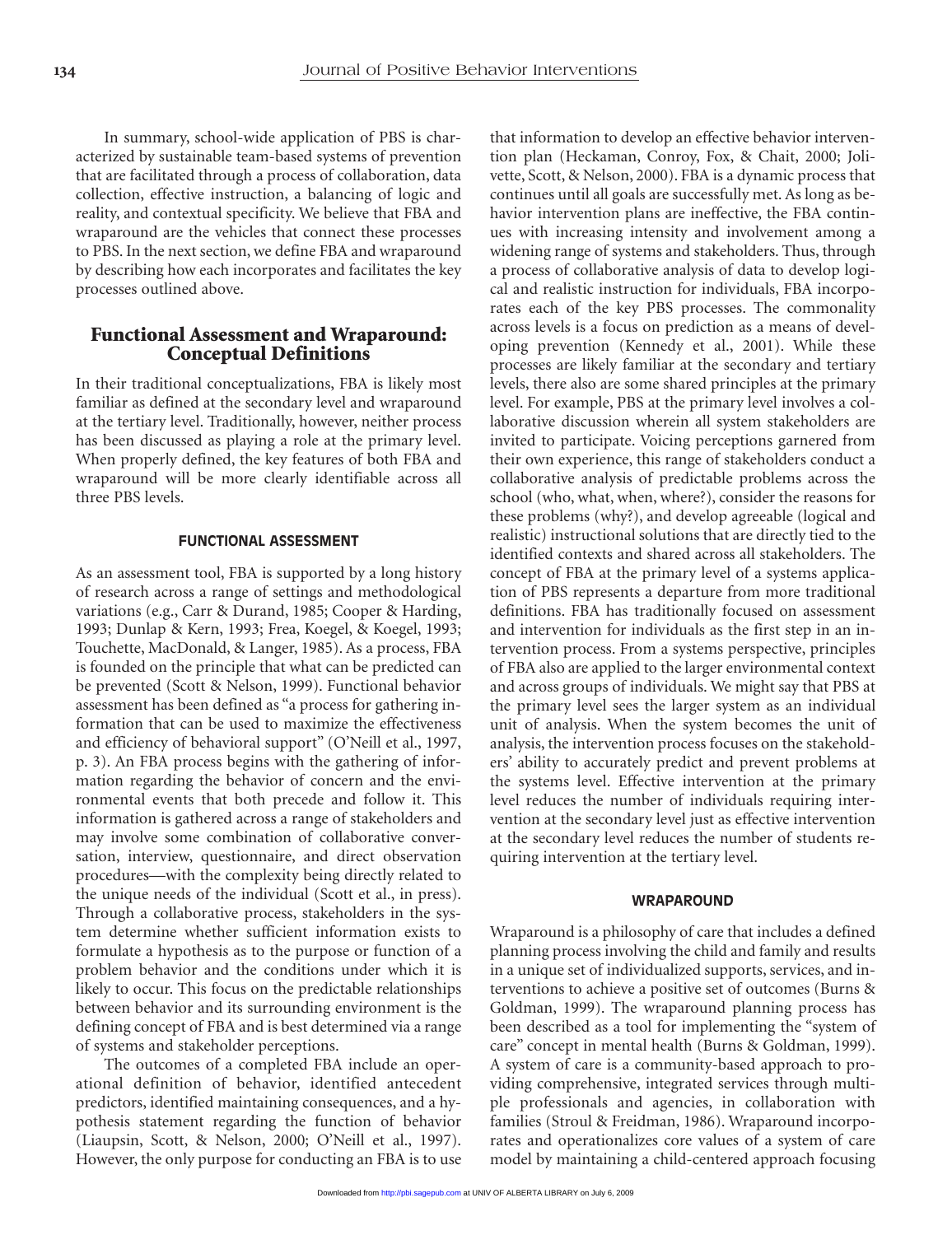on family, community, and cultural competence (VanDen-Berg, 1998). Wraparound-based programs and initiatives that developed during the 1970s and 1980s were initially for those youth deemed too difficult (if not impossible) to serve in their home schools and communities (Kendziora, Bruns, Osher, Pacchiano, & Mejia, 2001; VanDenBerg, 1998). The wraparound approach is reported as being part of various programs serving children with emotional and behavioral needs in various service sectors across 88% of states and territories (Faw, 1998).

In examining the evidence base for wraparound as a promising practice for youth with significant and emotional challenges, Burns, Schoenwald, Burchard, Faw, and Santos (2000) operationalized wraparound's core values and the 10 essential elements that have been widely recognized in the field. These elements include a strengths– needs assessment, a child/family team with a collective vision and related goals that reflect the voice and culture of the youth and family, and measurable outcomes that are monitored on a regular basis. Also documented is the importance of system structures to lead and manage wraparound implementation across service sectors, define target populations, and ensure flexibility across disciplines (Goldman & Faw, 1998; VanDenBerg & Grealish, 1996). A summary of how these essential elements of wraparound apply to PBS is presented in Table 3.

Through qualitative cross-site analysis of wraparound implementation, Kendziora et al. (2001) provided illustrations of how the 10 essential elements are evident in wraparound plans with specific youth and families. For example "families as full and active partners" includes "voice and choice" where families are asked their preferences for services and supports and service providers routinely ask families, "How can we assist you?" (p. 134). VanDenBerg (1998) noted the similarity between wraparound and person-centered planning, a process that emerged in the developmental disabilities field and that shares common elements such as use of voice and choice, flexibility and informality, and a clear process that results in an action plan monitored by a team of persons who know the student well (Flannery et al., 2000).

Wraparound has been successfully used to improve social/behavioral and school functioning of youth and to prevent more restrictive living and school placements for students with significant emotional and behavioral disorders (EBD) in mental health, juvenile justice, child welfare, and special education (Burns et al., 2000; Eber, Osuch, Reditt, 1996; Robins et al., 2003). However, wraparound also has been applied as early intervention for students identified as at risk for EBD (Eber & Nelson, 1997), which includes the 5% to 15% of students for whom school-wide interventions have not been effective. Whether as prevention, early intervention, or for persons with the most intensive needs, wraparound involves assessing needs and developing strength-based strategies that are shared across

#### **Table 3. Examples of Essential Elements of Wraparound in School-Wide Positive Behavior Support (PBS) Levels**

| Wraparound<br>elements                             | School-wide examples                                                                                                                                                       |
|----------------------------------------------------|----------------------------------------------------------------------------------------------------------------------------------------------------------------------------|
| Community-based                                    | Instruction and reinforcement of behaviors<br>occurs in natural settings such as hallways,<br>lunchrooms, classrooms, buses, play-<br>ground.                              |
| Individualized,<br>strength-based,<br>needs-driven | Each school's action plan for school-wide PBS<br>is unique, based on needs identified<br>through the school-wide data.                                                     |
| Culturally<br>competent                            | Each school-wide PBS system should include<br>families as well as other community repre-<br>sentatives to ensure cultural fit.                                             |
| Families as full<br>and active<br>partners         | Parents (as well as teachers and other school<br>personnel) should be active participants in<br>school-wide PBS planning.                                                  |
| Team process                                       | A school-wide PBS planning team, including<br>school personnel, families, and community<br>representatives, guides PBS.                                                    |
| Flexibility                                        | School-wide PBS teams must be flexible and<br>have adequate resources to ensure real<br>needs are addressed in a timely manner.                                            |
| Balance of<br>resources                            | School-wide PBS teams include a balance of<br>teachers, support staff (i.e., custodian, bus<br>aides, lunchroom monitors), families, and<br>community representatives.     |
| Unconditional<br>commitment                        | If strategies aren't working, the school-wide<br>PBS team changes the plan to identify new<br>actions likely to achieve desired outcomes.                                  |
| Collaborative<br>process, results<br>in plan       | The school-wide PBS strategies and actions<br>result in ongoing collaboration of the team.                                                                                 |
| Measurable<br>outcomes<br>monitored                | School-wide actions, including data-<br>collection strategies to ensure progress<br>toward outcomes, are monitored and data<br>are shared regularly with all stakeholders. |

a range of stakeholders (school, community, and family). The perspectives and voice of the individual, the family, and others who have the most direct contact with the individual are considered vital in the design of supports, services, and interventions. In this manner, the wraparound process involves the larger environment in developing plans that are collaborative across systems rather than topdown and that are calculated to facilitate success in the natural environment. The concept of wraparound is similarly involved at the primary level in that everyone invested in an intervention outcome is included in the design of the intervention elements. As illustrated in Table 3, the ele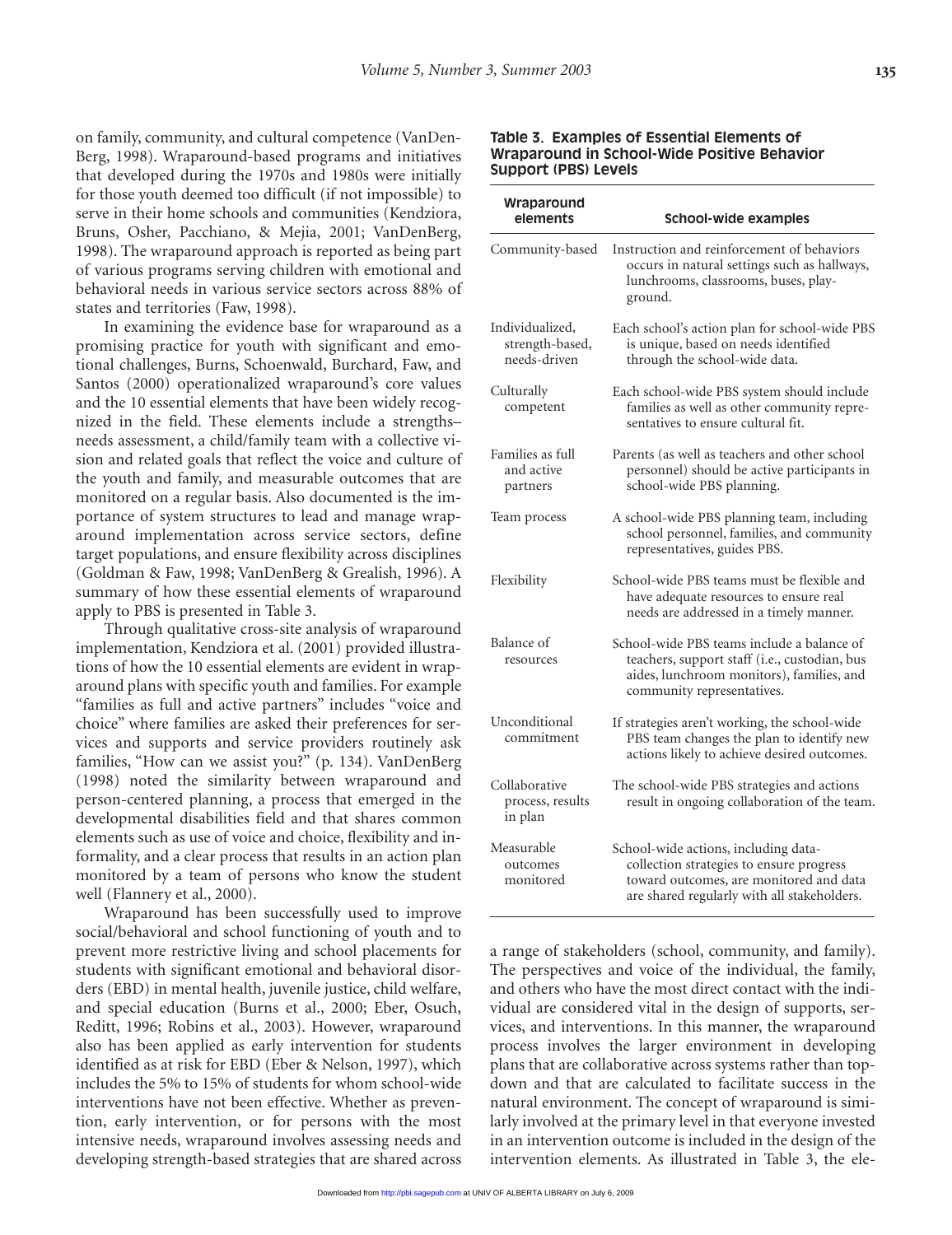ments of wraparound are integrated throughout the continuum of PBS. At each level, the range of stakeholders and perspectives are involved in a proactive process of developing interventions that are outcome-based and owned by those responsible for implementation.

Commonalities with person-centered planning and group action planning processes create a nice fit for wraparound within a PBS model (Kennedy et al., 2001). Further, these features support the same function-based approach to assessment and intervention as FBA (Kennedy et al., 2001). From a process standpoint, wraparound and FBA may even be seen to be names for distinct features within the same process. However, wraparound is distinct from FBA in that an effective wraparound plan increases the utility of an FBA process. That is, FBA can be done in the absence of a person-centered collaborative wraparound process, but it is unlikely that such will provide the degree of information and collaborative analysis necessary to create an effective intervention plan.

## **Functional Assessment and Wraparound Within PBS Systems**

Prevention and systemic support are big ideas that reach across the continuum of PBS applied school-wide. However, primary systems are different from secondary and tertiary systems due to the unique focus on the school as a whole rather than on identified small groups or individual students. Still, principles and processes associated with collaborative data analysis, stakeholder choice, teaming to determine most practical outcomes, and positive prevention common to FBA and wraparound are involved across all three levels. To illustrate this, we begin with school-wide systems and describe the most universal applications of FBA and wraparound procedures. Moving from schoolwide through to the most intensive tertiary concepts, case examples illustrate how FBA and wraparound focus on the need for consistent yet increasingly complex systems and procedures to ensure success in natural school and family settings.

#### **PRIMARY (SCHOOL-WIDE) SYSTEMS**

At the primary level, assessment, decision making, and strategy implementation are undertaken universally, across all adults involved with the school (e.g., teachers, classified personnel, specialists, parents; Scott & Hunter, 2001). The school begins by determining, teaching, and encouraging positive behaviors across all students and school contexts. Next, the school assesses the success of this instruction by determining when and where problem behaviors are most predictable. The assumption underlying the concept of functional assessment at this phase is that, like individuals, school problems are predictable and thus preventable. Analysis of a school's most predictable "hot spots" can be

accomplished by either looking at school data or inviting stakeholders to provide their perceptions. In either case, schools are using identification of past problems and their contexts to develop prevention plans. The wraparound approach, while different in form at this level, is illustrated by a focus on collaboration among a range of stakeholders. The underlying foundation for wraparound at all levels is the belief that the system is most effective when working collaboratively and consistently and when decisions are made by those most closely involved with the students. Community factors that affect school problems may need to be addressed as well (Turnbull, 2001).

Elements of wraparound at the school-wide level involve moving away from an "expert" or top-down model to a process involving all stakeholders (school personnel, associated service providers, and parents) in creating a positive, proactive behavior system. Stakeholders identify the unique strengths and weaknesses of the larger system and incorporate voice from the system in the development of plans. This begins with a process for involving these stakeholders in brainstorming the positive behaviors desired of all students as well as predictable student failures in the school. This process is characterized by collaboration, equal voice, and avoidance of blame, focusing on strategies that facilitate student success. Using information gained from this collaborative process, functional assessment at the school-wide level involves a systematic analysis of the environment to determine why specific contexts and conditions are predictive of problem behavior. Having identified the conditions under which problem behaviors are likely to occur and the likely reasons for those behaviors (a feature of FBA), stakeholders then discuss and come to consensus on a set of strategies aimed at preventing the identified problems (a feature of wraparound planning). These strategies likely will include some combination of clarifying, as well as teaching and rearranging student expectations (e.g., boundaries, procedures), routines (e.g., transition timing, self management), or physical arrangements (e.g., supervising, spreading, grouping students). The voices of students, parents, teachers, noncertified staff (e.g., custodians, hall monitors, lunchroom assistants), and community representatives provide social validity to the assessment process and create a higher likelihood that the strategies developed will be consistently implemented and sustained. Thus, at the school-wide level, the personcentered concept of voice and ownership (Eber, 1999; Goldman & Faw, 1998; Kendziora et al., 2001) is combined with the FBA concept of systematic, data-based decision making.

For example, Wonder Elementary School held a staff meeting to which parents and other persons having involvement with the school were invited to engage in a collaborative discussion of student goals and expectations. An initial brainstorming session began with a clarification of the desired behavior of all students within that unique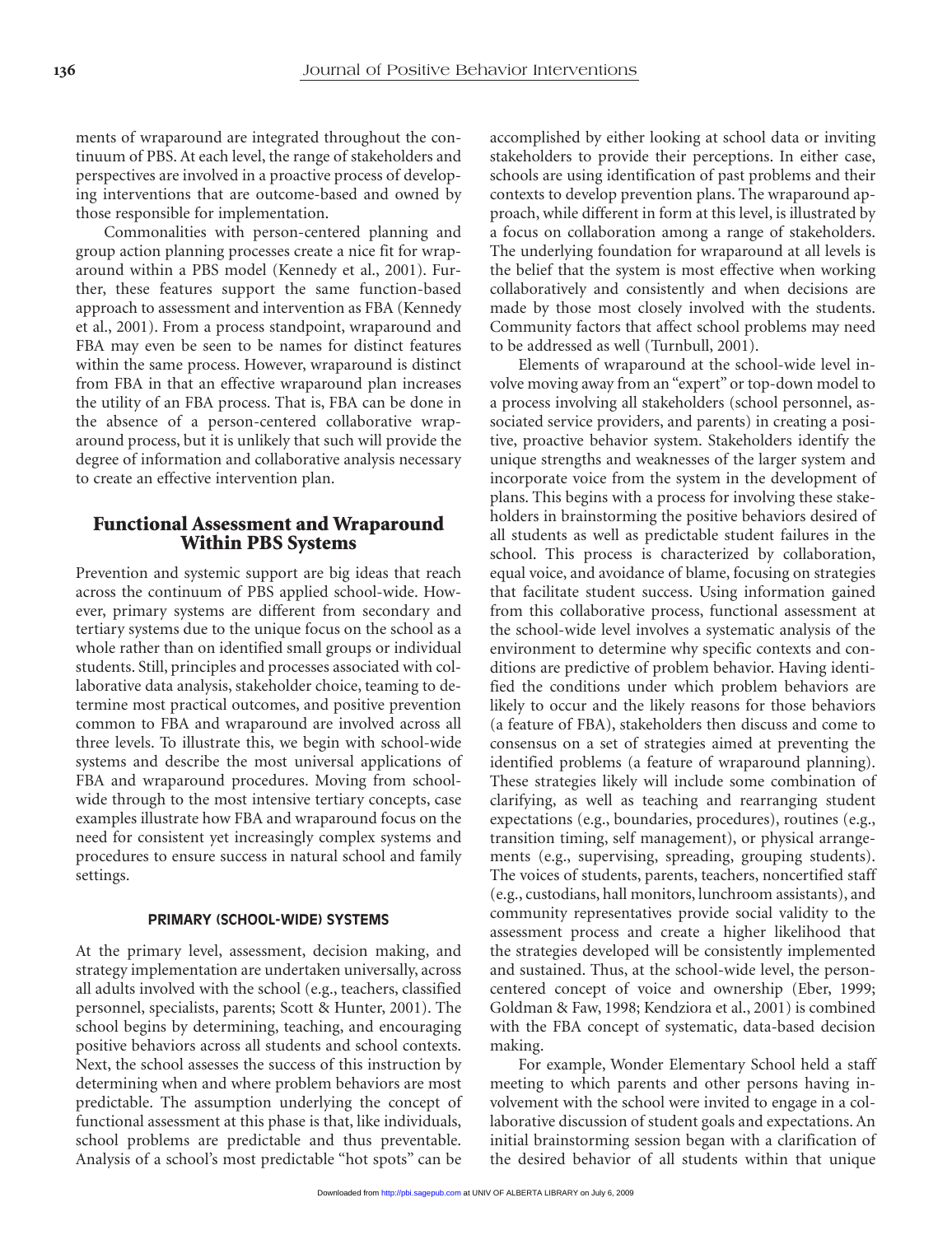community/culture. Next, the group determined how they would communicate those expectations to the students, provide effective instruction, and encourage such positive behavior. After implementing and monitoring school-wide performance, the group identified several times, locations, and behaviors during school hours that were thought to be particularly predictive of student problems. The hallway outside the cafeteria at lunchtime was identified as one time and location predictive of problem behavior. Via direct observations and analyses of existing data, explanations were developed as to why this particular time and location tended to predict problem behavior. Direct observation revealed an extremely crowded hallway, with many students lined up waiting to enter while students leaving the cafeteria were forced to shove their way through the crowd to exit. An analysis of existing school data revealed that the majority of problems emanating from the cafeteria hallway involved altercations of pushing and shoving. It was concluded that overcrowding caused pushing and shoving that often escalated into more serious problem behaviors. As a group, the Wonder Elementary School stakeholders collaboratively discussed several possible prevention strategies before gaining consensus that opening a second, exit only, doorway was the most logical and realistic adaptation of the existing context. They determined procedures for teaching this new physical arrangement to the students and modeled expected student behavior in this setting.

Additionally, a review of classroom-based discipline data by the Wonder Elementary group suggested that student-to-student conflict resulted in the highest number of classroom disruptions and that more than 50% of students had experienced one or more office discipline referrals in a year for this problem. Teacher reports suggested that even more students than were referred had been involved in such conflicts. The stakeholder team generated and agreed upon strategies for (a) teaching studentspecific skills for avoiding or managing conflict, (b) providing instruction in conflict resolution skills at the beginning of the year, (c) providing systematic practice opportunities at school, and (d) creating opportunities for additional instruction and practice through communitybased youth activities at churches and community centers.

This example presents a combination of wraparound and functional assessment components that involve each of the key process variables of PBS. Just as functional assessment cannot occur without regard to the larger environment, wraparound planning must involve a range of stakeholders with knowledge of both strengths and needs across the system in order to provide a maximally efficient and contextually relevant plan.

In summary, Wonder Elementary School used schoolwide office referral data and stakeholder perspectives to perform a collaborative assessment and analysis of the school. They then collaboratively brainstormed, agreed upon, and implemented school-wide changes that were logically calculated to facilitate student success. In the future, the number of referrals from the lunch hallway and for student conflicts greatly decreased, validating the assessment and intervention processes.

#### **SECONDARY SYSTEMS**

At the secondary level of PBS, assessment, decision making, and strategy implementation are undertaken for small groups or individual students who require more than the school-wide procedures to ensure their success (typically 5%–15% of students). This requires that each school's PBS continuum include a structure for efficiently planning interventions for these students very early in a pattern of problem behaviors. Typically, schools create a team (frequently called Student Support Team or Teacher Assistance Team) composed of persons familiar with academic and behavioral assessment and intervention and who are trained in an efficient function-based problem-solving process. This typically is the level at which the traditional FBA process is initiated and where elements of wraparound can be more clearly observed, especially with individual students.

At this level, sheer numbers of identified students at risk (10%–15%) render use of the full array of FBA and wraparound procedures costly, time-consuming, and unwieldy. Thus, FBA and wraparound are necessarily more simplistic here than at the tertiary level. Small group interventions are used when students with the same behaviors seem to have common functions for their behavior (Hawken & Horner, 2002). Simple and efficient procedures are used to determine function of behavior for small groups or individual students. Elements of wraparound that can be used at this level include (a) strengths-based intervention design; (b) supports and services for other life domains such as physical or mental health; and (c) asking for family/student preference in determining outcomes, strategies, or reinforcers included in the support plan. Peers, extended family, and other relevant natural support providers can be tapped to contribute perspectives and opinions that help determine the function of problem behavior and to plan and implement intervention. A distinguishing factor at the secondary level is that the schoolbased problem-solving team is a static group that meets regularly to address referrals emanating from the schoolwide data system or individual teacher referral. This team invites family and other selected people to join in the problem-solving process for individual students as deemed relevant and necessary on an individual basis. This structure and function is different from the tertiary level where the complexity of needs and issues necessitates that each student have his or her own uniquely constructed team that combines family, school, other relevant agency per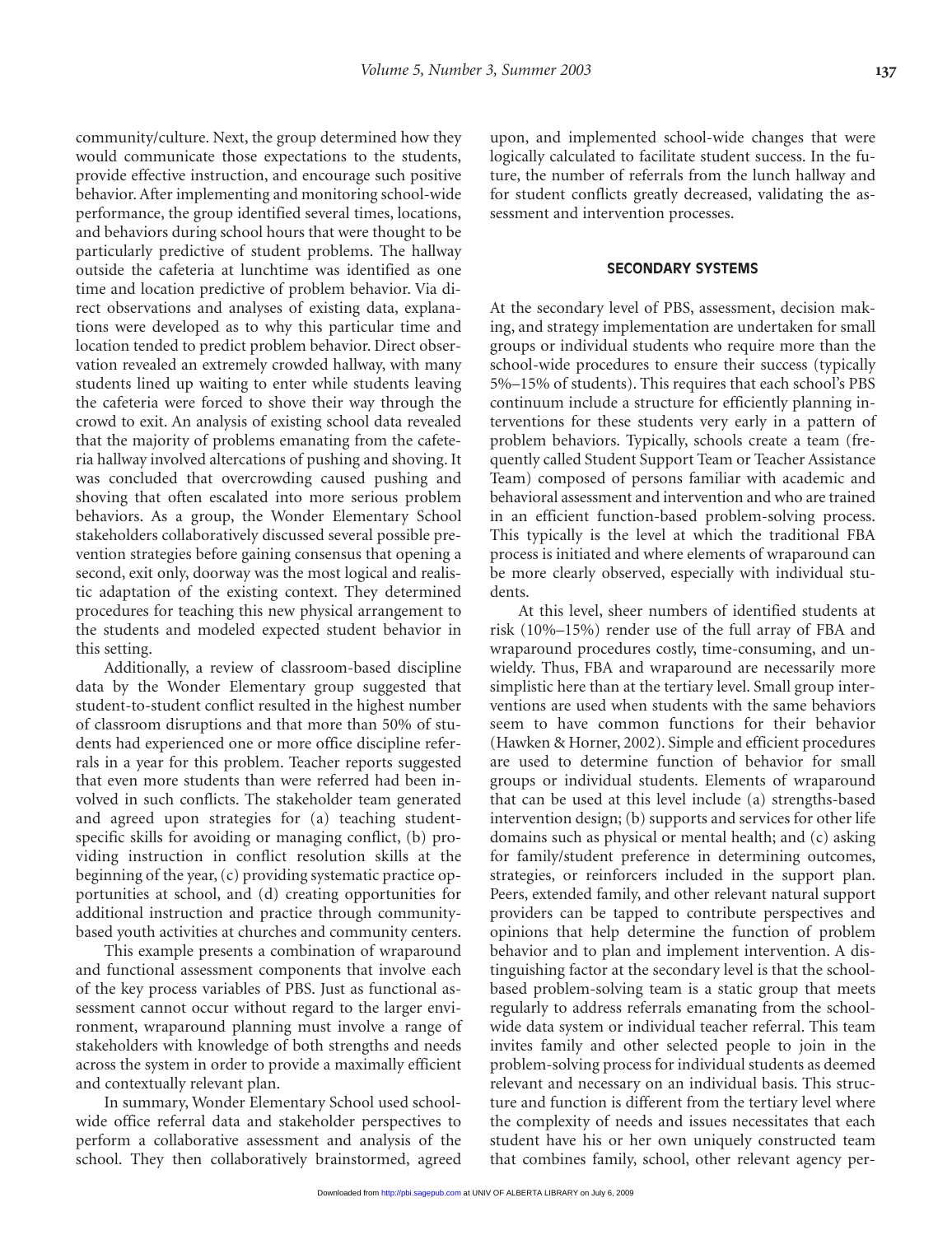sonnel, natural support providers, and others connected with the student's strengths and needs.

Although simpler in form, FBA is just as important at this level as it will be at the tertiary level. The intended outcome remains focused on predicting the relationship between behavior and its surrounding environment for purposes of developing an effective intervention. Efficient FBA procedures are those that require the least effort to gain sufficient information for the development of an effective intervention (Scott et al., in press). To maintain efficiency, the FBA process begins with simple and informal procedures such as conversations, interviews, checklists, and questionnaires targeted at the range of persons who regularly interact with the student, as well as the student him- or herself. Per the wraparound approach, the perspectives of those who have the most direct responsibility for the student and are most familiar with his or her strengths and needs can be useful sources of information for prioritizing needs (Burns et al., 2000; Eber, Sugai, Smith, & Scott, 2002; Kendzoria et al., 2001). Therefore, targeted respondents may extend beyond school personnel to include family members, friends, coaches, clinicians, and other service providers. The whole of this information is analyzed to determine whether specific contexts and conditions are predictive of either appropriate or problem behavior, and what function (i.e., needs) those behaviors serve. When this level of assessment is sufficient to identify clear behavioral patterns and functions, interventions are designed to be effective in helping the student to meet his or her needs via an appropriate behavior (see Note). Those responsible for implementation (teacher, family, student) must feel sufficient ownership of and confidence with the intervention. If the student's needs appear too complex for the generic problem-solving team or if multiple perspectives and players overly complicate the process, the problemsolving team should refer the student and family to the tertiary level for the full wraparound process, including the development of a team unique to this student/family.

As with more formal methods, assessment is complete only when behavioral patterns and functions are identified and used to create effective interventions. When clear behavioral patterns or functions are not clear from this level of assessment or when interventions based on these data are not sufficiently successful, more formal and direct assessment procedures at the tertiary level are indicated. More time-consuming (and thus seemingly inefficient) formal and direct FBA procedures can yield information that is more reliable and comparable (O'Neill et al., 1997) and ultimately result in more effective (and therefore efficient) interventions when less intensive methods have failed to facilitate success.

Interventions at the secondary level may affect the school-wide plan by involving simple alterations to existing expectations, routines, or arrangements that, although

not necessary for most students, provide added support for those whose success is more tenuous. For instance, an assessment indicated that a student had been identified for five office referrals, each occurring before school, in the gym, and involving out of boundary infractions. As part of the problem-solving team's assessment of the environment it was determined that this particular time, place, and behavior was also the most predictable context for problems across all students. The team returned findings to the school-wide committee, which determined that the morning wait in the gym was in need of extra supervision, more clearly defined routines, and the addition of structured activities. Even if the student in question has more problems than the typical student, further analysis and a functional rearranging of this environment may result in improved outcomes for the school as a whole, as well as the identified student. However, many other interventions at the secondary level will be specifically related to an individual student's unique needs. Such interventions may include direct instruction, self-management, contingency contracting, and other such methodologies aimed at teaching positive behavior in the context of self-sufficiency.

Again, however, because of the sheer numbers of students identified at this level, efficiency becomes a major issue to which we must attend. The combination of FBA and wraparound elements in the assessment and intervention processes at the targeted level can contribute to efficiency and effectiveness. For instance, input and perspective from key persons within the student's environment can strengthen the assessment process, and a focus on the student's strengths can be used to develop new skills to replace problem behaviors. For example, Janet was identified by the counselor due to multiple behavior referrals for exhibiting continued problem behaviors across the school but specifically in the classroom during work times. This behavior continued despite the new physical arrangements and routines established and implemented as part of the school-wide system, which greatly decreased problems for the vast majority of students in the class. Although Janet was behind her peers in academic areas, she did not qualify for special education services, and her teacher, Mr. Burns, and her parents did not assume this to be related to any disability. The counselor contacted Janet's parents and Mr. Burns, who all decided to refer Janet to the school's Student Support Team.

To discuss Janet's case, the team sends meeting invitations and a simple behavior questionnaire to all of Janet's teachers, her volleyball coach, her parents, and a special education teacher who occasionally consulted with her teacher. All met and discussed Janet's specific strengths and weaknesses, helping to determine the function of behavior and develop appropriate and effective interventions. Next, information from the questionnaires was summarized, and the team discussed patterns of behavior and potential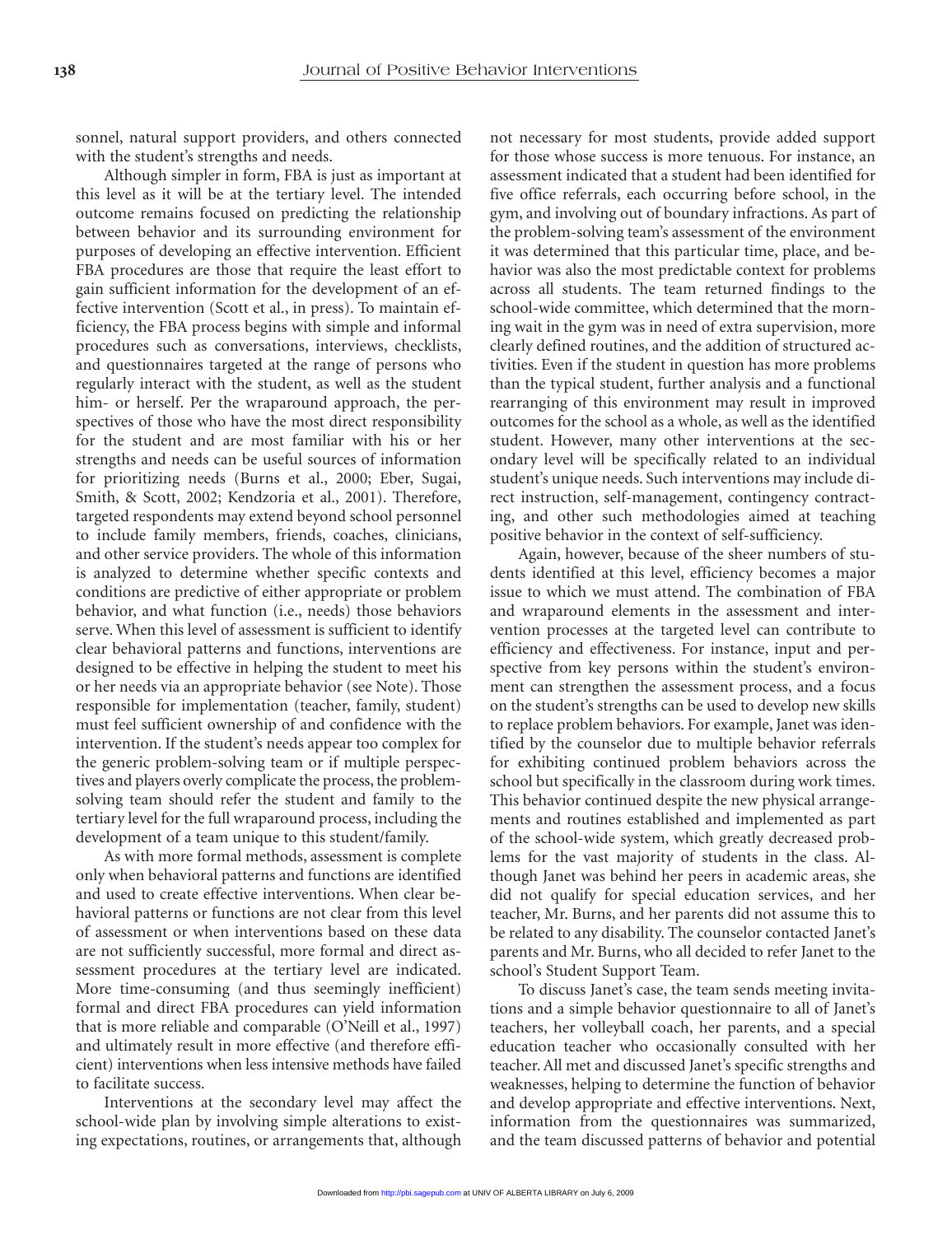functions. Analysis of the information presented led the team to determine that Janet's difficulties seemed most likely to occur during academic times and that the function appeared to be escape from academic tasks requiring 20 minutes or more of concentrated seatwork. The volleyball coach and her father provided good evidence of Janet's strengths in more physical realms and when interacting with team members whom she considered to be friends. They discussed ways for Janet to complete her work with some alternative physical arrangements and formats and with peers she viewed as friends. The team agreed to teach Janet acceptable alternatives to sitting at her desk, including using a table at the back of the room where she could move around more without distracting others and standing and working rather than sitting in a chair. Potential peer partners for specific activities were also discussed. The teachers agreed to consider modifications to some assignments, and the special education teacher, serving as a resource to the team, agreed to assist teachers with these curricular redesigns. Finally, Janet was taught to monitor and record her own behavior and to set goals for increasing the amount of time that she could spend engaging in difficult academic tasks. Over time, Janet's behavior referrals decreased dramatically, and her teachers reported much higher rates of engaged behavior during class.

In summary, elements of wraparound were combined with FBA as Janet's support plan was developed and implemented. First, the counselor identified a record of problem referrals that emanated from a range of school settings and across a range of personnel—demonstrating the use of school-wide data in assessing individual students. Next, the Student Support Team brought in select teachers and other personnel who they believed might add valuable information to assessment and intervention design. Elements of wraparound that were applied include family voice, use of strengths, flexibility (alternative physical arrangements), and use of natural support persons (volleyball coach) on the team. In terms of FBA, the team used existing information from participants and simple interview questionnaires to develop an analysis of the function of Janet's behavior. This information was then used to collaboratively develop a set of logical and realistic intervention practices that incorporated contexts across Janet's school day. This process whereby a Student Support Team of fixed membership selectively invites others to join the problem-solving process is a hallmark of the secondary intervention level. At the tertiary level, an individual student team will be a uniquely constructed group representing multiple life domains with a higher number of members connected to the student's unique strengths and needs. The student and family will have major role in the design of the team, which also will include professionals with expertise in areas of need identified collaboratively by the family and school.

#### **TERTIARY SYSTEMS**

For students with the most intense needs, strategies and procedures implemented at the school-wide and targeted levels have been insufficient to facilitate success. We can assume that these students have more complex needs and that in order to be successful, schools will need to partner with the student, family, and community in different ways. We also can assume that as behavior problems have intensified and interventions have been ineffective, relationships between key players often will be strained. Differing perspectives about issues, needs, and best interventions sometimes interfere with effective problem solving (Jolivette, Barton-Arwood, & Scott, 2001). Blame and lack of trust between different stakeholders (i.e., family, school, student) is not uncommon. All these factors can interfere with FBA and the design of effective behavior and academic interventions. This is the level at which formal wraparound planning typically has been introduced and is therefore most familiar.

Application of the wraparound process with these students starts with hearing the perspectives of key players (i.e., student, family, teacher, community agency) and engaging them in a collaborative team process. Assessment, prioritization of needs, and strength-based strategy implementation across the student's life domains occur within this team context. Natural support persons such as extended family members and friends are critical to the process and help ensure the focus on strengths. Team members are prompted that the focus is not to place blame but to generate solutions. The participation of family, friends, and support staff in the process of determining needs, obtaining information regarding specific routines, and controlling variables related to problem behavior make a plan of support both more likely to be implemented and more likely to be successful (Burns et al., 2000).

At this level, FBA operates on the assumption that students with the most chronic and complex behavior require the most comprehensive assessment. Thus, the intensity and quantity of interviews and observations increase. A wider range of additional perspectives and expertise is needed to complete an assessment that will result in a successful plan. Similarly, the intensity of an intervention plan is defined by the range and complexity of needs and life domains involved. In addition, intensity is defined by not addressing current or potential problems and the effect that may have in restricting an individual's typical school placement or routine or in creating an obvious intrusion into the student's life. In general, more complex and intense student needs tend to necessitate more focused team development and more intensive assessment and intervention procedures. This typically includes very focused and strategic team development and additional planning time.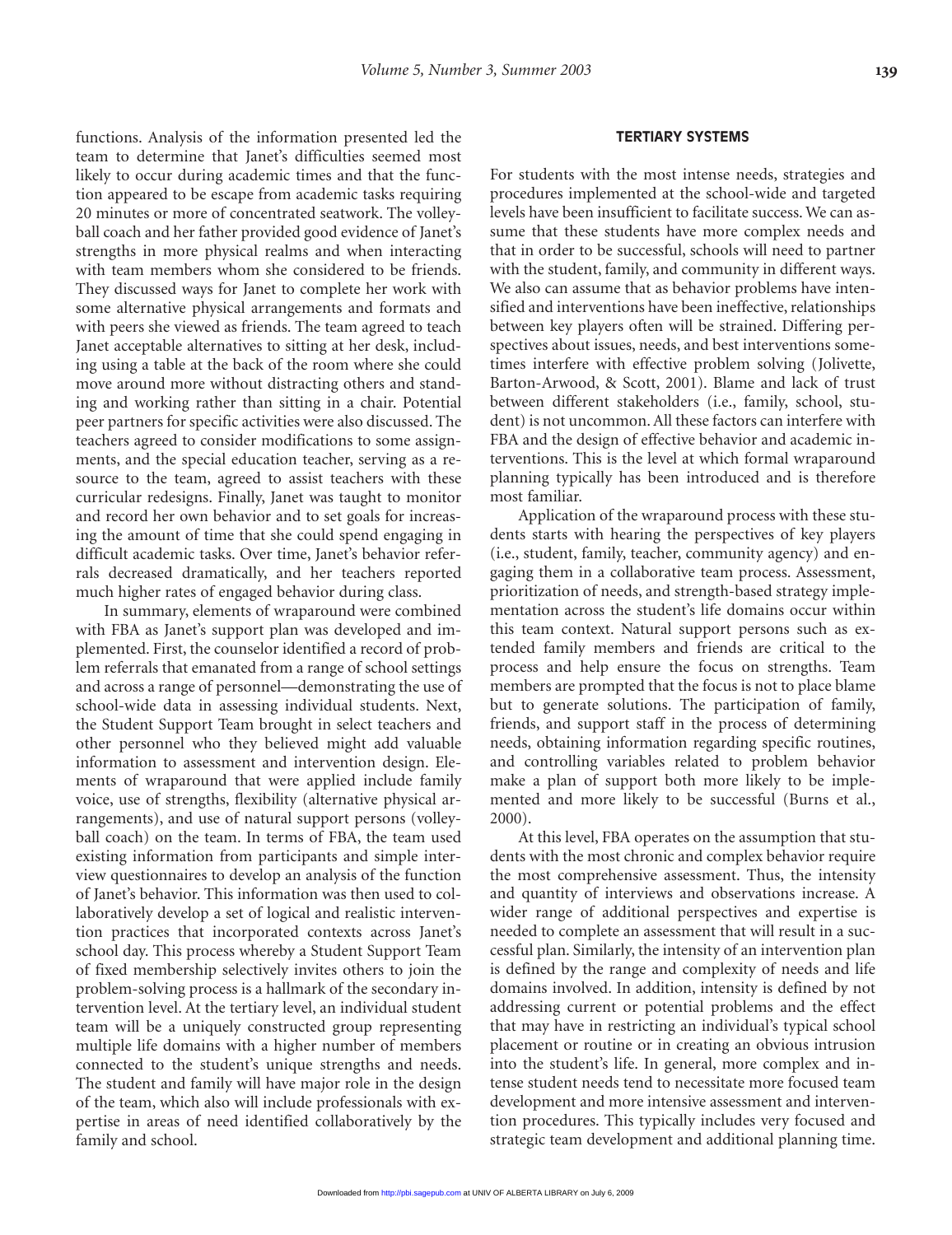Careful attention to similarities and differences in perspectives of student, family, teachers, and other key players is crucial because consensus and consistency are key factors for effective change at this level. Obviously, these procedures will be more time-consuming and challenging and will require more personnel expertise and time commitments. These issues create the need for a full wraparound planning process with persons representing the uniqueness of the student and family and a range of life domains.

The wraparound planning process is used to build team commitment and consensus about needs by ensuring that all relevant perspectives and information affect the design of the plan. Similar to the self-determination concept in person-centered planning (Wehmeyer, 1999), wraparound focuses on student and family voice, choice, and ownership (Kendziora et al., 2001) that may require changing the surrounding environment to foster lasting change (Burns et al., 2000). The needs of key adults (i.e., family, teachers) are addressed, as well as the needs of the student. In a cohesive team context, effective interventions are more likely to emerge. Examining past efforts and gathering perspectives about what has and has not worked in the past are critical features of the process. This typically is done through individual conversations with the student and family and those who have a current or past role with the student. Student and family voices are heard without judgment or blame as they need to be assured that their needs and perspectives will be addressed through the wraparound team process. FBA is directly linked with the wraparound process at this level. For example, an intensive FBA process typically uses information from previous interventions as a first step in planning more intensive and formalized assessment. Information about previous behavior change efforts can be obtained during initial conversations and at wraparound team meetings. Skilled team facilitators can gather important behavioral data while engaging key players in a team process. During these initial conversations and at team meetings, it may be determined that more comprehensive behavioral assessment is needed. More intensive assessment procedures typically include plotting behavior by time (i.e., scatterplots), direct observing with scripting, and systematically arranging environmental variables to observe the differential effects on behavior (Scott et al., in press). With all FBA methods, assessment is complete only when behavioral patterns and functions are identified and used to create effective interventions. Key people (student, family, teacher) having trust and ownership in their team and investment in the problemsolving process create a context for efficient and effective FBA that can result in successful interventions.

The development of a comprehensive wraparound team often requires that professionals step back and take the time to build (or rebuild) trust and engage the family, student, teacher, and others in identifying and prioritizing needs before designing interventions (Kendziora et al.,

2001). Although detailed FBA procedures are well defined and exemplified in the professional literature (e.g., Lewis & Sugai, 1996; Meyer, 1999; Umbreit, 1995), they are timeconsuming and sometimes their complex nature renders them unrealistic for use in public school settings for all but those students with the most intense needs (Conroy, Fox, Crain, Jenkins, & Belcher, 1996). These most intensive procedures yield plans that address specific and unique needs, involve natural support persons as well as professionals and may be implemented in the school, community, or across a range of possible placement options (Kennedy et al., 2001; Turnbull & Turnbull, 1996). The wraparound process involves collaboration among the school, family, and all relevant community agencies and systems to develop an intervention plan to meet the intensive and individualized needs of the student. Supports for the family and teachers may be needed as well (Eber & Nelson, 1997). The comprehensive plan may need to address family support, access to community networks, learning strategies, improved academic outcomes, and effective behavioral interventions. Even though schools may have asked for help from the family or specific community agents in the past, wraparound planning brings all parties together in a uniquely collaborative process, allowing all to share perspectives, process all relevant information, collectively design interventions and anticipate and address specific safety needs (Kendziora et al., 2001). Systems of PBS encourage schools to establish and nurture these collaborative links as part of their regular operating procedure, as opposed to calling only in a time of crisis.

For example, Danny is a first grader who came to the attention of the school's Student Support Team early in kindergarten due to aggressive behavior in the classroom that had resulted in several office referrals. He would disrupt classroom activities, which often escalated into hitting and pushing other children. Danny was referred to the school's problem-solving team (known as the Student Support Team), which inquired as to whether Danny's behavior was different from other children in the classroom and whether expected behavior had been sufficiently taught, encouraged, and consistently consequated. Being comfortable that sufficient classroom-wide procedures were in place, the team gathered interview and anecdotal data regarding Danny's typical behaviors in the classroom. Collaboratively, the team used the data they gathered to hypothesize that the function of Danny's behavior was to gain attention from both peers and adults. As a first step in developing an effective plan for Danny, the team based their interventions on meeting his need for attention by planning for individualized prompting and reinforcement of positive attention-seeking behavior. The team also collaborated across the school to plan and provide more attention and support through a special education teacher who included him in her class of 15 special learners for half a day. In addition, observing that the afternoons were es-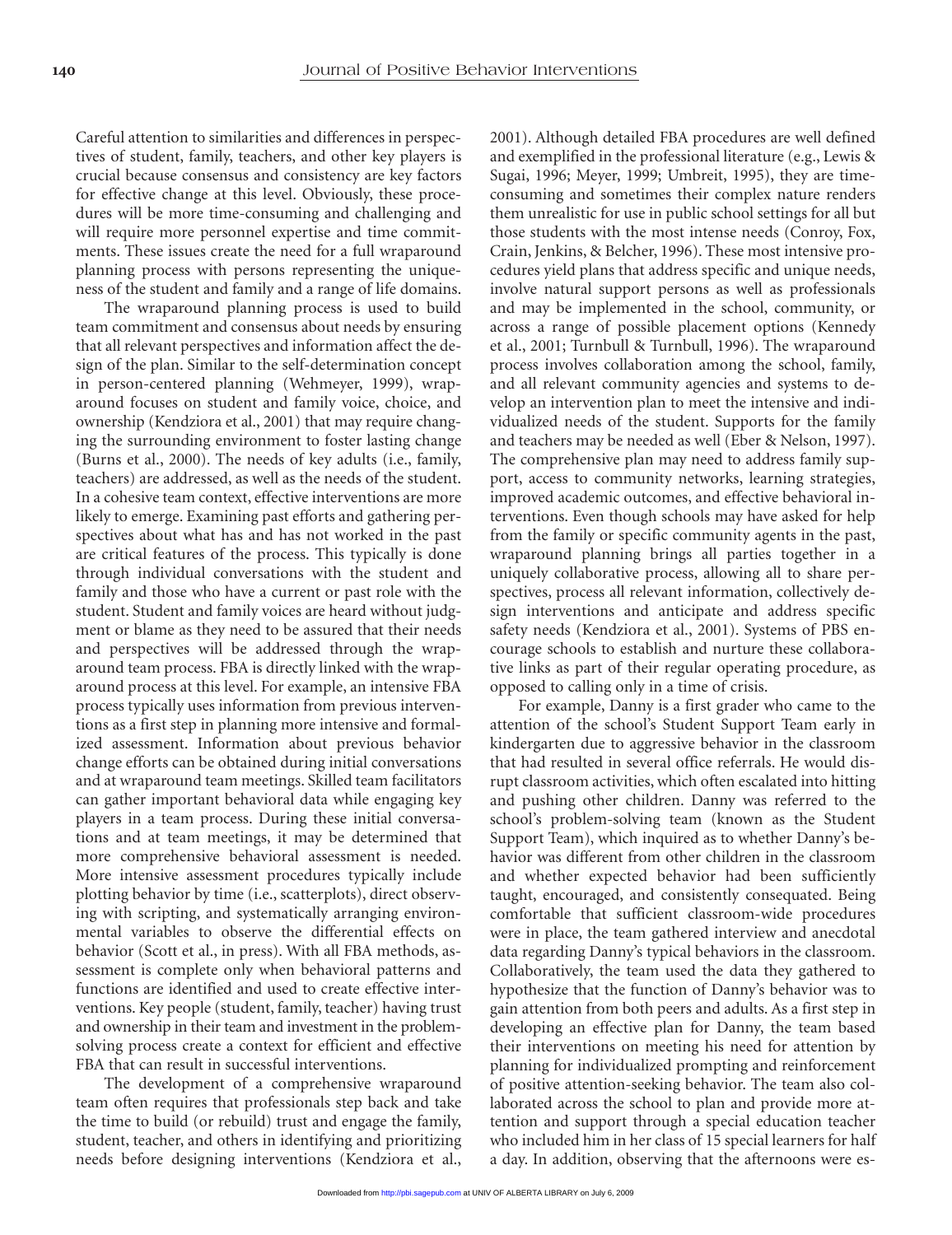pecially difficult for Danny, the team collaborated with the administration and family to shorten his school day. However, despite these initial efforts and effective collaborative practices, the behavior still did not improve, and consultation from outside the school was sought as a first step in the tertiary system.

As part of a more comprehensive assessment effort, a medical examination was scheduled. After consulting with a medical doctor, the team, in collaboration with Danny's parents, who are both disabled (his mother came to a school meeting with a portable oxygen machine), agreed to place him on medication. However, his parents and his teacher continued to report little or no improvement. At the same time, communication between home and school seemed to be deteriorating as adult frustration increased.

Recognizing the need for an even more complex and collaborative approach, the principal assigned the school social worker to begin facilitation of a wraparound team. The process began with individual conversations with the family and teacher to gain an understanding of their perspectives while gathering additional information about the context and conditions surrounding the problem behavior. During the conversations, Danny's mom expressed frustration with the escalating behavior, the early dismissal strategy, and her feeling that it was not her job to manage his school behavior. More serious behavior, including attempts to hurt himself and others and small animal torture, was shared by his mother. Although she clearly wanted help, Danny's mother expressed serious concern with the notion of respite that had been mentioned at the mental health center when his medication was prescribed. Danny's teacher expressed extreme frustration in getting help with a plan for managing his behavior and reported that his current behavior plan did not seem to be working. She also expressed her growing concerns about the safety of other students.

Following these conversations, a wraparound team was convened involving Danny's parents, his teacher, the social worker, a clinician from the mental health center who was experienced with young children with aggressive behavior, and the school psychologist. In addition, Danny's aunt, an older cousin, and the pastor from his church joined the team. The priorities of the first meeting were defined as (a) achieving consensus on needs, (b) committing to work as a team to make positive change for Danny, and (c) developing strategies to address the highest priority needs. Current and past attempts to help and support Danny were recognized, as were his individual strengths. The church and extended family connections, along with the parent's willingness to seek assistance for Danny beyond the school, were seen as strengths. There was consensus about two priority needs: (a) the families' need for in-home support and (b) the school's need to safely manage Danny's behavior. The pastor and Danny's aunt agreed to work out a schedule for in-home support with Danny's mother, using extended family and congregation members with whom she was familiar and comfortable having in her home. The clinician from mental health described the expected effects of the current medication and time frames for measuring its effectiveness. Team members agreed that although the medication might be helpful in helping him remain calm and focused, more information was needed regarding how his behavior was affected by the environment (i.e., FBA) to determine the most effective behavior change strategies. The school psychologist was scheduled to complete observations and interviews over the next 2 days to more specifically pinpoint the settings and conditions related to the problem behavior, and a meeting to complete the FBA was scheduled for the next week. The team agreed that using consistent reinforcement strategies and common language with Danny about expected behaviors at home and school would be important aspects of the interventions determined by the FBA process. Because his family shared that he really looked up to his older cousin, the team agreed to have the cousin involved in the behavior support plan. The social worker agreed to facilitate a clear communication plan among the teacher, the cousin, and the mom. An interim safety plan to manage the effects of behavior at home and in school was devised as the team recognized that development and implementation of a behavior support plan would take about a week. The teacher reported relief that action was being taken in a calm and systematic manner. Danny's mother stated that this was the first time she did not feel personally blamed or expected to "fix" Danny's behavior for the school.

In summary, this example demonstrates how tertiary systems are built on the assessment and intervention outcomes undertaken at the primary and secondary levels. The notion of a continuum is captured when considering that the assessment and intervention processes described at the tertiary level in this example are simply more complex and intense versions of the same processes applied at the secondary level. Thus, both FBA and wraparound involve collaboration and a focus on predictable patterns of behavior, although the method of obtaining information and developing interventions became complex and timeconsuming only after less complex methods had proven unsuccessful. Further, as interventions become more complex, more individuals are involved with fewer students. These are the students that require the most complex and intensive intervention plans to facilitate success. In this sense, FBA and wraparound in the context of PBS might be thought of as a screening and treatment system that creates a triage model for distribution of support services and personnel.

### **Conclusions**

Beneath much of the work to date on early intervention and prevention lies a presumption: To the extent that we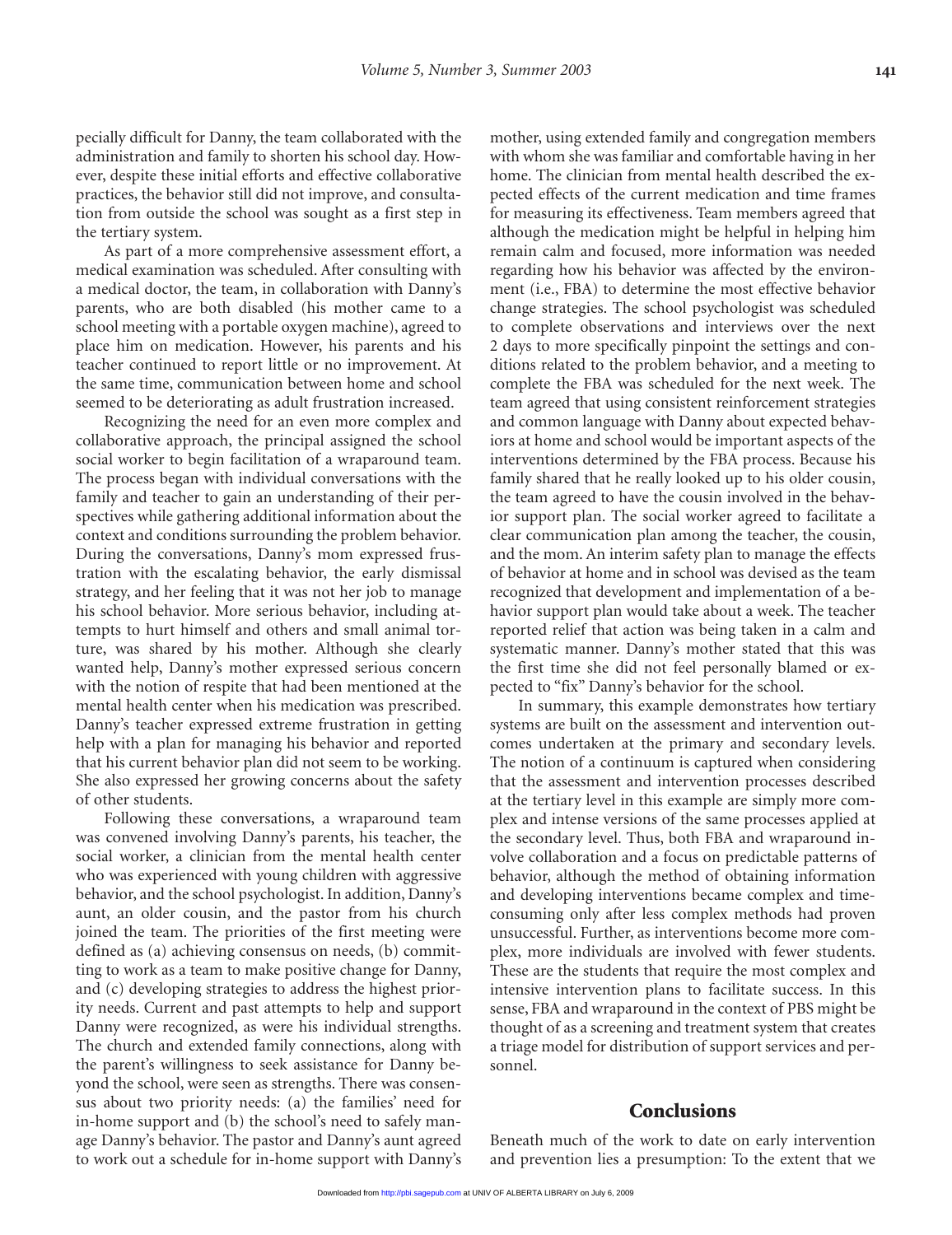can predict student failure, we also have the information necessary to prevent student failure. Unwinding the complex array of home, community, personal, and school factors associated with any individual student presents a formidable challenge. However, PBS meets these challenges via collaborative efforts involving a variety of stakeholders and applied across a continuum, depending on the assessed need of individuals. In this manner, resources are used in the most efficient manner to provide the level of intervention necessary to facilitate success across all students.

While school-wide application of PBS likely will not involve the same expectations, curricula, strategies, or even stakeholders in any two schools, common features and procedures cut across all levels and all PBS models. Principles of wraparound and FBA are both present and linked at every level of PBS, providing consistent collaboration and analyses across settings, time, and individuals. While each process traditionally has been conceived of in narrow and often divergent terms, the underlying concepts are closely related. By definition, FBA is used to determine the ways in which the environment predicts and maintains behavior, analyzing the relationships between behavior and the endless array of persons, contexts, and conditions. Similarly, wraparound uses a variety of perspectives to develop plans that are inclusive of all a student's life domains, recognizing individuality in both strengths and needs. The specific practices change in response to the intensity of the problem and the uniqueness of the individuals involved, but the underlying concepts remain constant. To most succinctly define the relationship, FBA is best conducted according to a collaborative effort among interested parties. Thus, systems of PBS rely upon FBA and wraparound to provide the consistency of best practice across levels.

In the future, research must better address the necessary and sufficient procedures for both FBA and wraparound under a variety of student, behavior, and PBS continuum circumstances. Although the concepts and philosophy underlying this process are sound, the intricacies and subtleties prescribing specific procedures are, at this writing, still more intuitively logical than empirically validated. Systems of PBS must be systematically manipulated and studied with the goal of creating a prescriptive model to guide implementation.

#### **ABOUT THE AUTHORS**

*Terrance M. Scott, PhD, is an assistant professor in the Department of Special Education at the University of Florida. His current interests include positive behavior support, functional assessment, and effective intervention strategies for students with challenging behavior. Lucille Eber, EdD, is currently the statewide coordinator of the Illinois Emotional and Behavioral Disabilities (EBD) and Positive Behavior Interventions and Supports (PBIS) Network. Areas of interest and expertise include program development, [evaluation,](http://pbi.sagepub.com)*

*training, and technical assistance on systemic application of wraparound and PBIS in schools. Address: Terrance M. Scott, Dept. of Special Education, G315 Norman Hall, Gainesville, FL 32611-7050; e-mail: tscott@coe.ufl.edu*

#### **NOTE**

*Whether the data collected are sufficient to determine the predictability or function of behavior is a matter of some complexity and beyond the scope of this article. Readers are directed to O'Neill et al. (1997) for a more detailed description of FBA procedures and decision making.*

#### **AUTHORS' NOTES**

- *1. This article was supported, in part, by the OSEP Center on Positive Behavioral Interventions and Supports, which is supported by a grant from the Office of Special Education Programs, with additional funding from the Safe and Drug Free Schools Program, U.S. Department of Education (No. H326S980003). Opinions expressed herein are those of the authors and do not necessarily reflect the position of the U.S. Department of Education, and such endorsement should not be inferred.*
- *2. The authors wish to express their appreciation to Dr. Rob Horner, who provided feedback on an earlier version of this article.*

#### **REFERENCES**

- American Psychological Association. (1993). *Violence and youth: Psychology's response.* Washington, DC: Author.
- Burns, B. J., & Goldman, S. K. (1999). Promising practices in wraparound for children with serious emotional disturbance and their families: Systems of care. In B. J. Burns & S. K. Goldman (Eds.), *Promising practices in children's mental health, 1998 Series: Vol. IV.* Washington, DC: American Institute for Research, Center for Effective Collaboration and Practice.
- Burns, B. J., Schoenwald, S. K., Burchard, J. D., Faw, L., & Santos, A. B. (2000). Comprehensive community-based interventions for youth with severe emotional disorders: Multisystemic therapy and the wraparound process. *Journal of Child and Family Studies, 9,* 283–314.
- Carr, E. G., Dunlap, G., Horner, R. H., Koegel, R. L., Turnbull A. P., Sailor, W., et al. (2002). Positive behavior support: Evolution of an applied science. *Journal of Positive Behavior Interventions, 4,* 4–16.
- Carr, E. G., & Durand, V. M. (1985). Reducing behavior problems through functional communication training. *Journal of Applied Behavior Analysis, 18,* 111–126.
- Clark, H. B., & Heinemann, M. (1999). Comparing the wraparound process to positive behavior support: What can we learn? *Journal of Positive Behavior Interventions, 1,* 183–186.
- Conroy, M., Fox, J., Crain, L., Jenkins, A., & Belcher, K. (1996). Evaluating the social and ecological validity of analog assessment procedures for challenging behaviors in young children. *Education and Treatment of Children 19,* 233–256.
- Cooper, L. J., & Harding, J. (1993). Extending functional analysis procedures to outpatient and classroom settings for children with mild disabilities. In J. Reichle & D. P. Wacker (Eds.), *Communicative alternatives to challenging behavior: Integrating functional assessments and intervention strategies* (pp. 41–62). Baltimore: Brookes.
- Dunlap, G., & Kern, L. (1993). Assessment and intervention for children within the instructional curriculum. In J. Reichle & D. Wacker (Eds.), n<br>Iloaded from http://pbi.sagepub.com at UNIV OF ALBERTA LIBRARY on July 6, 2009